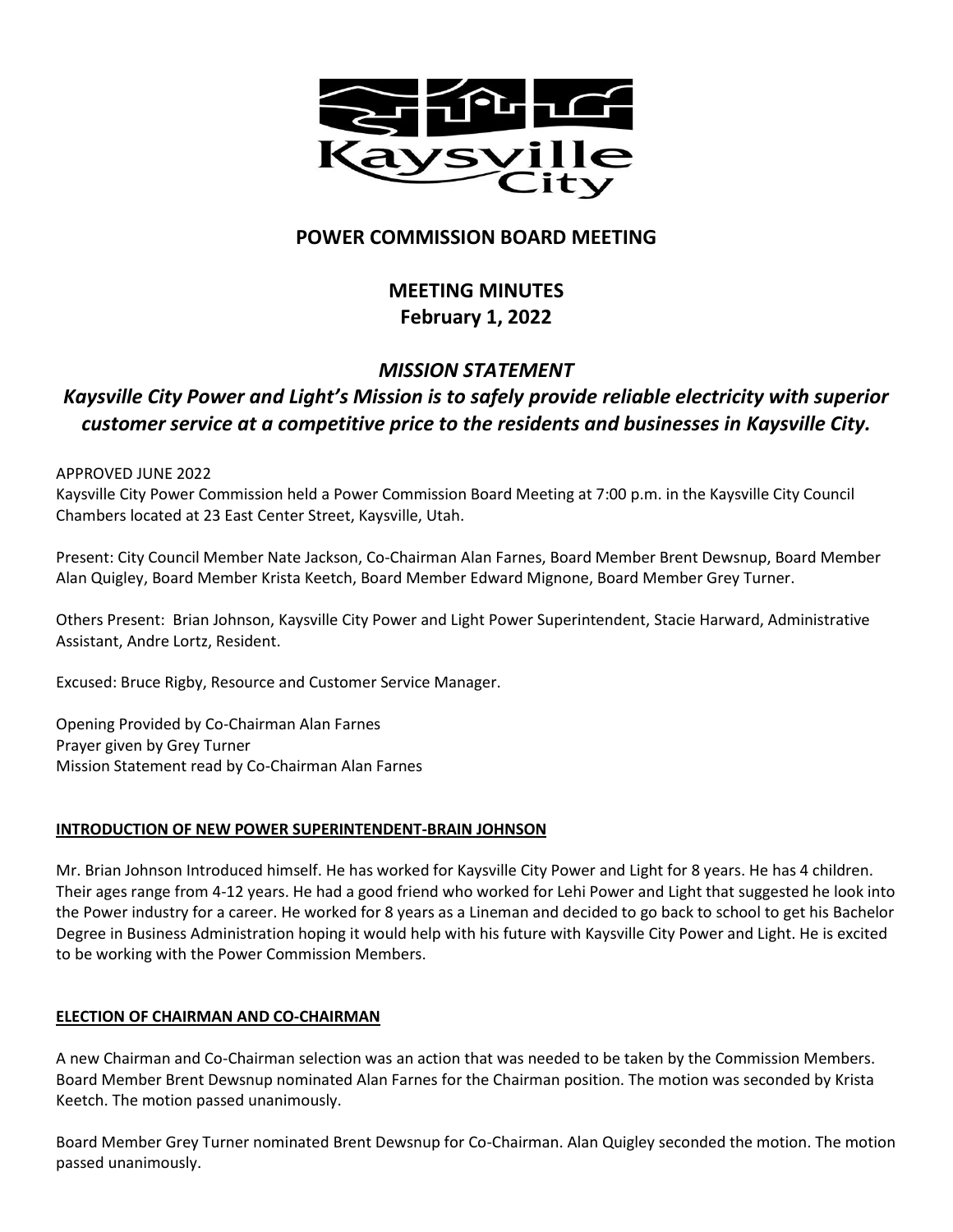## APPROVED JUNE 2022 **APPROVAL OF MINUTES- May 4, 2021**

Minutes of the May 4, 2021 meeting were presented. Board Member Edward Mignone made the motion to approve the minutes. Board Member Brent Dewsnup seconded the motion. The Motion passed unanimously.

#### **DIRECT BURY PRIMARY LINE AND 2400 LINE UPDATE**

Superintendent Brian Johnson wanted to discuss the Direct Bury Primary Line. We have a fair amount of direct bury located in our city. Direct bury is a power line that is placed in the ground without the protection of a conduit. The Direct Bury Line is 40-60 Years old. It is a concern for Superintendent Johnson because of the frequent interruptions of power caused by burn-ups that need to be repaired and addressed. He brought up areas of concern, which include the Laurelwood area. This area needs to be addressed as soon as possible since there is no way to re-route power if something major was to occur. This will be an extensive project that will require boring for a new line. He would like to start addressing it by getting it into the budget this year. This is a project that will include casing the wire into conduit. This will take 5-7 years to accomplish. This is one of the areas that is addressed in the Long Range Plan/Reliability Study 2020-2029 presented by ECI to the Power Board.

He is considering the options of the Power crews doing most of the work, which would be a significant savings to the project. Committee Member Grey Turner ask if this is replacing the existing direct bury lines and bringing up the Underground vaults. He asked Superintendent Johnson if he is considering converting overhead to underground. Superintendent Johnson said the cost to do that very expensive and the overhead is working very well. The study did address some overhead that will need to be upsized to allow a bigger load. Putting overhead to underground is not feasible because of the cost factor. Necessary supplies are in high demand and short supply nationwide. Projects are being accomplished and prioritized as supplies become available. Committee Member Keetch asked if this project was something that was being considered for a while or if this is something that Superintendent Johnson wanted to concentrate on going forward? He commented that this is a project that has been needed for quite some time and that it was also presented in the Long Range plan Study. 800 feet has been replaced on 650 North off of Fairfield Road, which has helped a lot in that area of the City. Placing wires in conduit protects the wire from disengrating and helping the lineman find the fault faster. Last time it took 8 hours to find and fix the issue. This was an eye opener to the new Superintendent, which made this a priority for him. He has made a goal that this project can be accomplished in the next 5 years.

### **SCHICK LANE AND BURTON LANE SUBSTATION DISCUSSION**

Superintendent Johnson met with Mr. David South who was a principal engineer in the Long Range Plan and Reliability Study. Superintendent Johnson's main concern is the Schick Lane Substation. He feels it needs to be a priority due to the growth and constant increase in demand in the West Kaysville Area. The substation is at 120 to 124 percent of capacity at the peak hours of the day in the summer. This is something that he would like to address in the near future. A Substation Technician has accepted a job with our Utility and will start in the next few weeks. This Substation Tech is coming from Bountiful Light and Power. Having a Substation Technician is going to really help with addressing the needs and maintenance of the substation. Substation Technicians are hard to find. This is an exciting addition to our Utility. Mr. David South with ECI has made an analysis of our Schick Lane Substation and is recommending adding a bigger transformer to the addition of the one that is in place now. The substation was designed for an additional transformer in the future. The blue prints have already been designed where and how to tie in to the other transformer. The only thing that will need to be changed are the specs for the pad that the transformer will be placed. There is immediate high demand for this new transformer at the Schick Substation. When Superintendent Johnson gets the options and the best scenario, he will update the Commission Members. He hopes to have it so that it can be presented for the upcoming budget year. The timeline to have this fully accomplished is 46 weeks to 136 weeks. This all depends on the transformer and the ability for the company to get it built. Supply chain is something that we do not have any control over. Smaller transformer that we use in subdivisions are a year out. The Substation transformer is a lot bigger and more complex. The last two major power outages were due to Rocky Mountain Power supply issues. With that, we were able to do some switching within the substations and were able to get most residents back on in a timely manner. Our residents were back on hours before Rocky Mountain Power was able to fix their issue and get their customers turned back on.